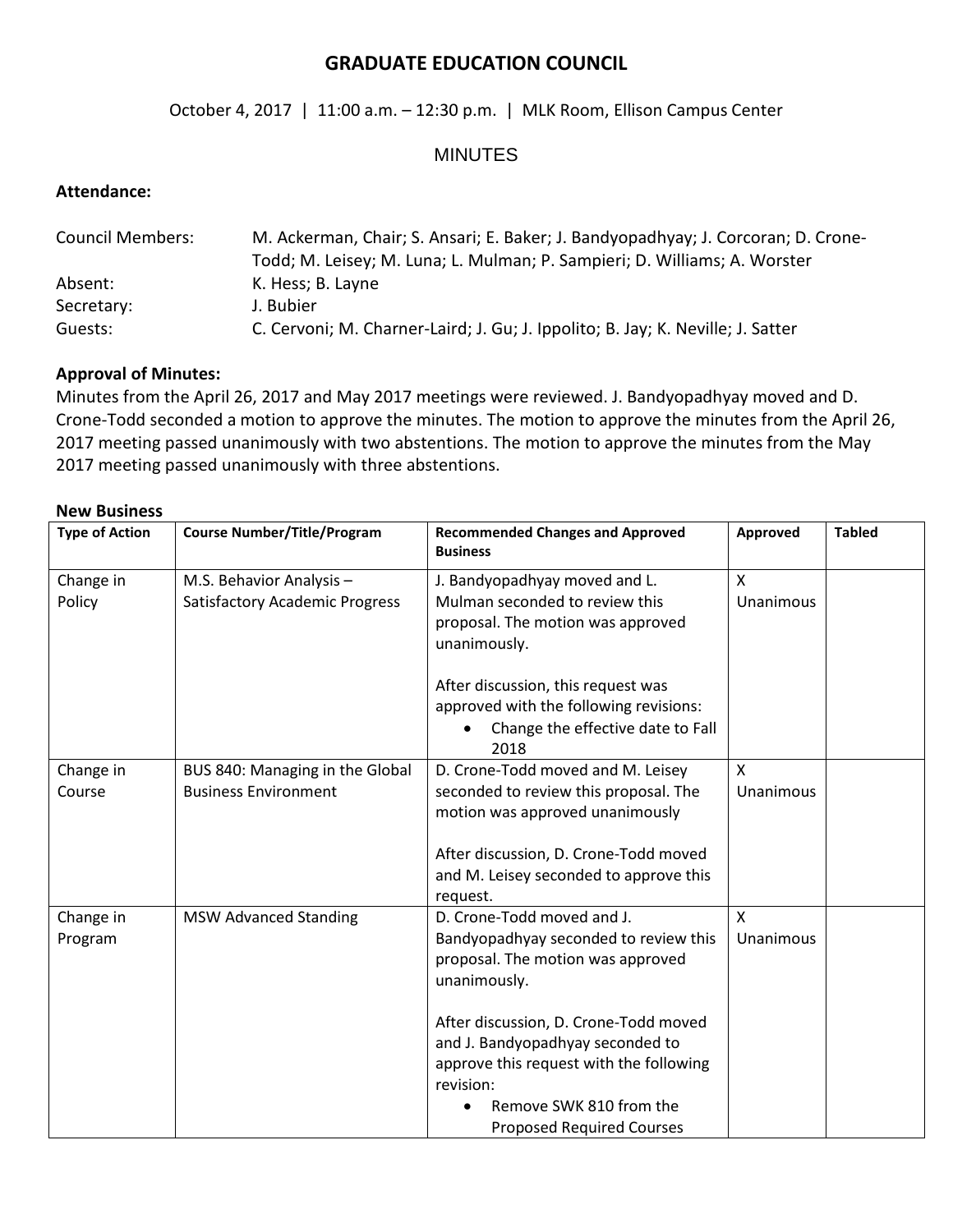| Change in            | M.A. History - Admission                                 | D. Crone-Todd moved and J.                                         | $\mathsf{X}$              |              |
|----------------------|----------------------------------------------------------|--------------------------------------------------------------------|---------------------------|--------------|
| Policy               | Requirements                                             | Bandyopadhyay seconded to review this                              | Unanimous                 |              |
|                      |                                                          | proposal. The motion was approved                                  |                           |              |
|                      |                                                          | unanimously                                                        |                           |              |
|                      |                                                          |                                                                    |                           |              |
|                      |                                                          | After discussion, M. Leisey moved and                              |                           |              |
|                      |                                                          | D. Crone-Todd seconded to approve this                             |                           |              |
|                      |                                                          | request.                                                           |                           |              |
| Change in            | M.Ed. Elementary Education -                             | A. Worster requested to table this item                            |                           | $\mathsf{X}$ |
| Policy               | <b>Admission Requirements</b>                            | to the following meeting, to be reviewed                           |                           |              |
|                      |                                                          | with other changes to the M.Ed.                                    |                           |              |
|                      |                                                          | Elementary Education program.                                      |                           |              |
| Change in            | M.Ed. Reading                                            | D. Crone-Todd moved to review this                                 | X<br>Unanimous            |              |
| Program              |                                                          | proposal. The motion was approved                                  |                           |              |
|                      |                                                          | unanimously                                                        |                           |              |
|                      |                                                          | After discussion, D. Crone-Todd moved                              |                           |              |
|                      |                                                          | and J. Bandyopadhyay seconded to                                   |                           |              |
|                      |                                                          | approve this request.                                              |                           |              |
|                      |                                                          |                                                                    |                           |              |
|                      |                                                          | A. Worster presented this proposal on                              |                           |              |
|                      |                                                          | behalf of Cami Condie.                                             |                           |              |
| <b>New Course</b>    | EDG 980CS: Seminar in                                    | M. Leisey moved and D. Crone-Todd                                  | $\mathsf{x}$              |              |
|                      | <b>Educational Leadership III</b>                        | seconded to review these proposals                                 | Unanimous                 |              |
| <b>New Course</b>    | EDG 980DS: Seminar in                                    | simultaneously. The motion was                                     |                           |              |
|                      | Educational Leadership IV                                | approved unanimously.                                              |                           |              |
|                      |                                                          |                                                                    |                           |              |
|                      |                                                          | After discussion, M. Leisey moved and A.                           |                           |              |
|                      |                                                          | Worster seconded to approve these                                  |                           |              |
|                      |                                                          | requests.                                                          |                           |              |
| Change in            | AGS 825: Organizational Culture                          | M. Leisey moved and P. Sampieri                                    | $\mathsf{x}$              |              |
| Course               | and Learning in Schools                                  | seconded to review these proposals                                 | Unanimous                 |              |
| Change in            | EDG 980AS: Seminar in Teacher                            | simultaneously. The motion was                                     |                           |              |
| Course               | Leadership I                                             | approved unanimously.                                              |                           |              |
| Change in            | EDG 980BS: Seminar in Teacher                            |                                                                    |                           |              |
| Course               | Leadership II                                            | After discussion, M. Leisey moved and                              |                           |              |
| Change in            | EDU 949DA: Educational                                   | D. Crone-Todd seconded to approve the                              |                           |              |
| Course               | Leadership Practicum I:                                  | Change in Course requests. The motion<br>was approved unanimously. |                           |              |
|                      | Principal/Assistant Principal                            |                                                                    |                           |              |
| Change in            | EDU 949DB: Educational                                   | D. Crone-Todd moved and M. Leisey                                  |                           |              |
| Course               | Leadership Practicum II:                                 | seconded to approve the Change in                                  |                           |              |
|                      | Principal/Assistant Principal<br>C.A.G.S. in Educational | Program request with the following                                 | $\mathsf{x}$              |              |
| Change in<br>Program | Leadership                                               | revision:                                                          | Unanimous                 |              |
|                      |                                                          | Amend the EDS elective to make                                     |                           |              |
|                      |                                                          | it an optional elective                                            |                           |              |
| Change in            | EDG 900A: School Adjustment                              | M. Leisey moved and J. Bandyopadhyay                               | $\boldsymbol{\mathsf{X}}$ |              |
| Course               | <b>Counseling Practicum I</b>                            | seconded to review these proposals                                 | Unanimous                 |              |
| Change in            | EDG 900B: School Adjustment                              | simultaneously. The motion was                                     |                           |              |
| Course               | <b>Counseling Practicum II</b>                           | approved unanimously.                                              |                           |              |
|                      |                                                          |                                                                    |                           |              |
|                      |                                                          | After discussion, D. Crone-Todd moved                              |                           |              |
|                      |                                                          | and J. Bandyopadhyay seconded to                                   |                           |              |
|                      |                                                          | approve these requests.                                            |                           |              |